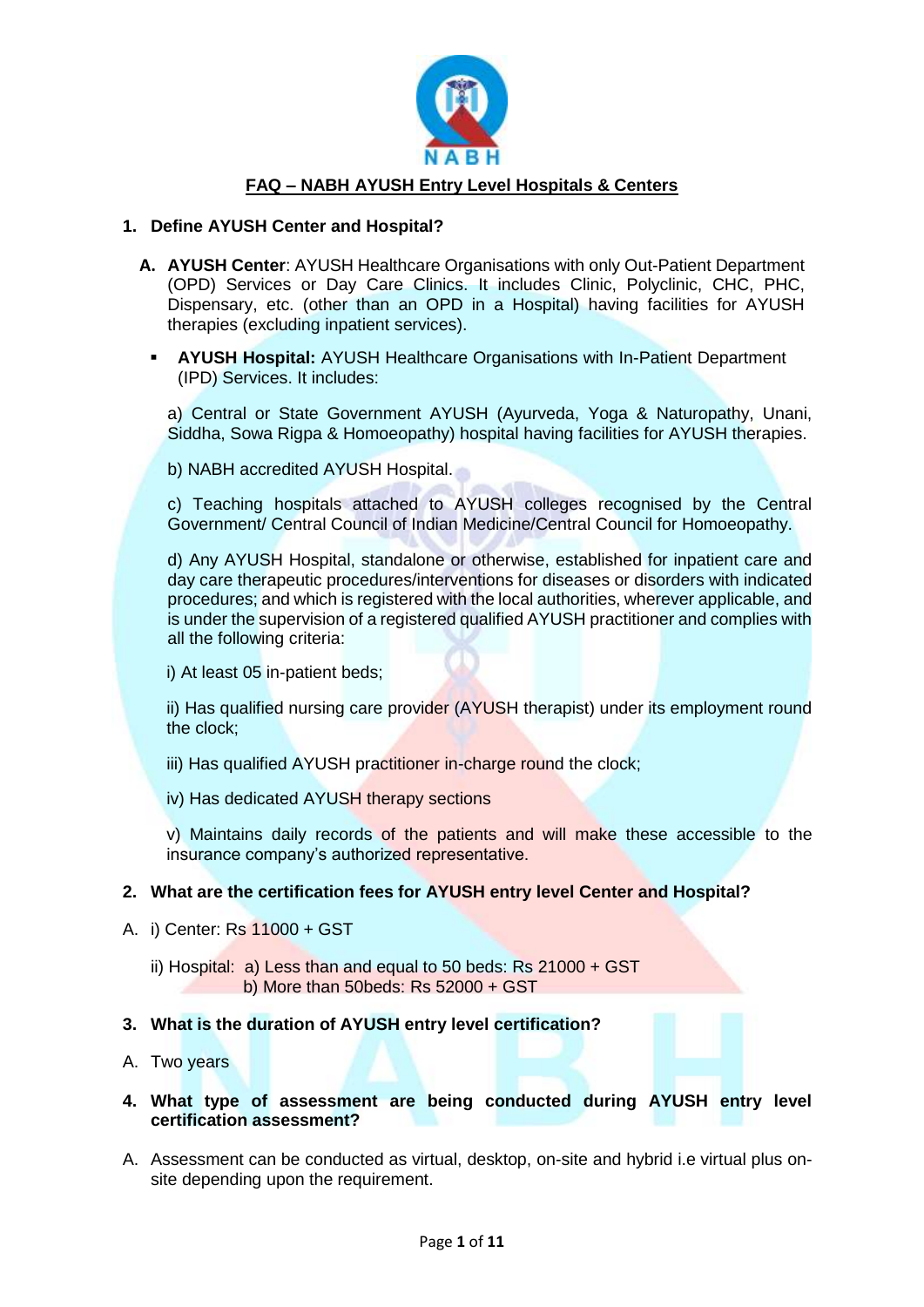

# **5. What are the benefits of AYUSH entry level certification?**

- A. a) Empanellment with Ayushman Bharat Yojana.
	- b) Insurance coverage
	- c) Patient centered culture
	- d) Road map for standardization
	- e) Improved level of community confidence and trust
	- f) Safety and quality into focus
	- g) System oriented approach
	- h) Improved patient satisfaction levels
	- i) Improved health outcomes
	- j) External recognition
	- k) Enhanced reputation

## **6. What is the list of services provided for OPD/IPD in AYUSH health care organization (HCO)? Give 2 e.gs of each AYUSH departments**.

- **A.**
	- Ayurvedic HCO Panchakarma, Kayachikitsa etc.
	- Homoeopathy HCO General medicine, Psychiatry etc
	- Yoga & Naturopathy HCO Naturopathy Treatments, Yoga Treatments etc
	- Siddha HCO– Pothu marutthuvam, Sirappu Marutthuvam Pura Marutthuvam etc
	- Unani HCO– Moalajat, Jarahat etc
- **7. What are the prominent areas where the hospital can display the list of services it offers?**
	- A. Prominent locations in hospital includes Entrance, Waiting area, OPD, Reception, Nursing Stations.

#### **8. In how many languages atleast scope of services must be displayed in Hospital?**

A. Bilingual

## **9. Does the hospital have a documented policy for patient's registration and admission (including unidentified patients)?**

- A. Each hospital shall ensure a documented policy that every patient who are getting admission in the hospital are registered with unique identification number.
- **10. What are the minimum requirements for documentation for initial assessment of patients (OPD/IPD/Emergency care)?**
- A. Presenting complaints, salient examination findings and vitals.
- **11. Initial assessment shall be documented within how much time period of assessing the patient?**
- A. 24hrs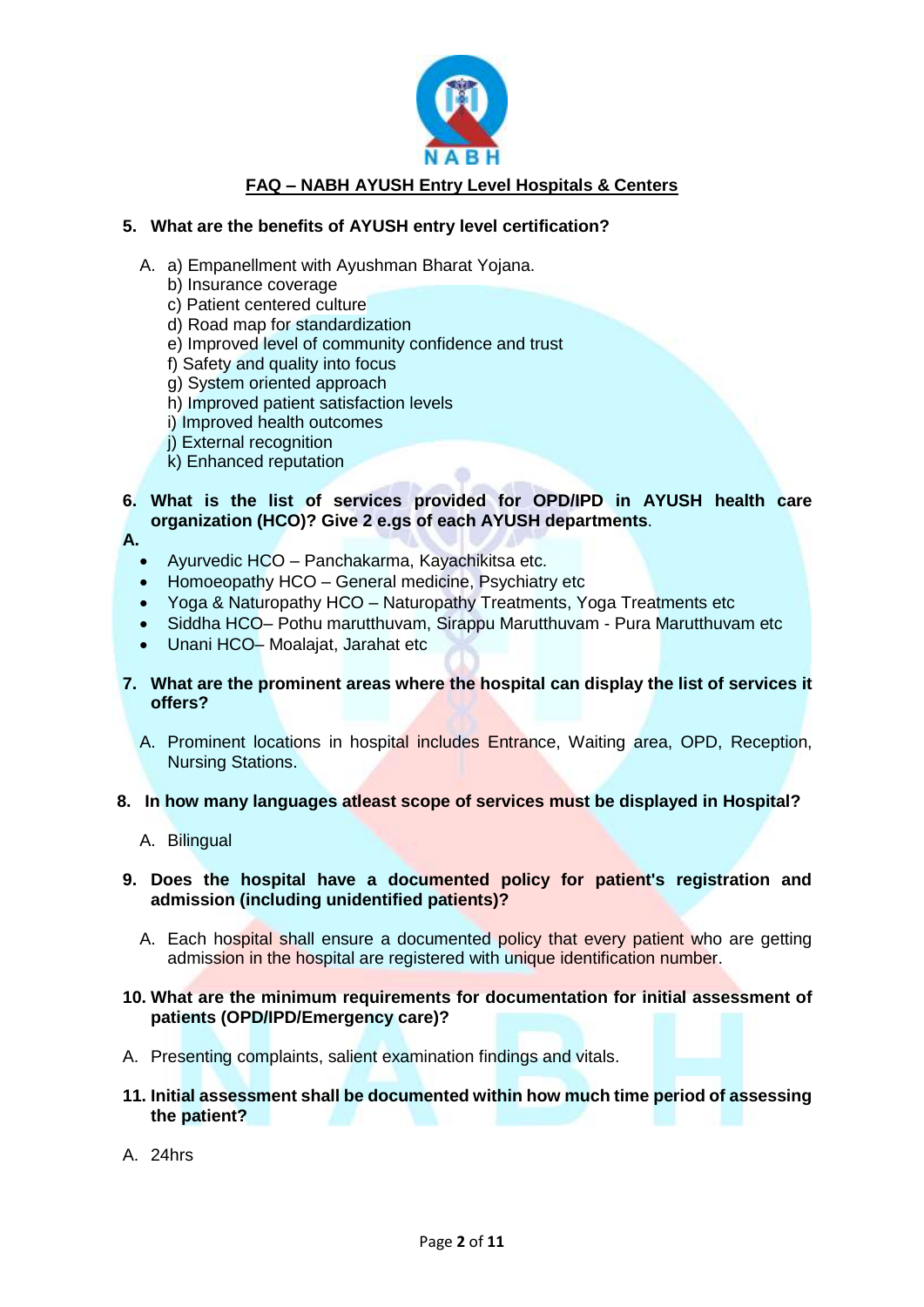

# **12. After how much time the patient's need to be re-assessed?**

A. 24 hrs

## **13. Who all needs to document handover during shift change and transfer of patient?**

A. Doctor- doctor and Nurse-nurse shall document the structured clinical handover during shift change and transfer of patient.

## **14. What all parameters need to be defined while conducting laboratory tests?**

- **A.**
- Turnaround time
- biological reference interval for different tests
- Critical limits for different tests

## **15. What all safety devices must be installed in laboratory? Name few.**

A. Personal protective equipments (mask, gloves, eye gear), dressing material, disinfectants, fire extinguisher etc.

## **16. What all safety devices in must be present in radiology department? Name Few.**

A. Lead apron, shields- thyroid, gonadal, TLD badges etc.

## **17. What guidelines to be followed for imaging signages in the hospital?**

#### A. AERB/PCPNDT

#### **18. In which all situations a discharge summary needs to be given?**

- A.
	- Normal Discharge
	- $\bullet$  LAMA
	- Separate discharge summary notes of new born in obstetrics cases.

#### **19. What are the contents of discharge summary?**

A. Discharge summary contains the name of patient, registration number/UHID number, date and time of admission and discharge, reasons for admission, significant findings, investigation results (if any), diagnosis, procedure performed (if any), treatment given, patient's condition at the time of discharge and prescription with necessary instructions of how to obtain urgent care/opinion in case of emergency situation related with the disease and any other relevant information.

# **20. What is mandate in death summary?**

A. Documentation of apparent cause of death.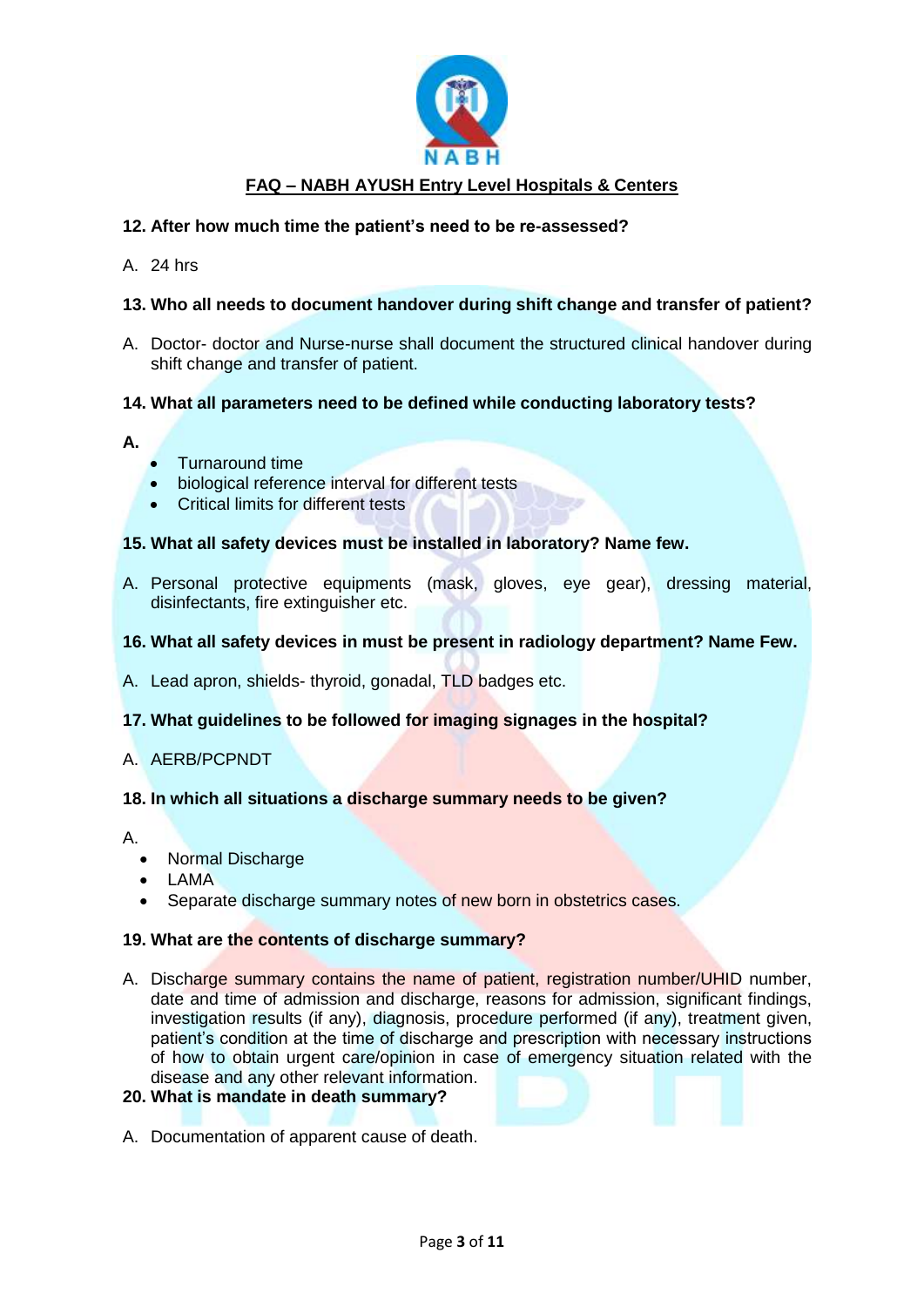

## **21. Who all are categorized under Vulnerable category?**

A. Elderly, children, physically and/or differently able patients etc.

## **22. How frequently at least vulnerable patients need to be monitored?**

A. Twice a day.

## **23. What all guidelines need to be followed during performance of para surgical procedure and various AYUSH therapies?**

A. It shall incorporate as to who will do the procedure, the pre-procedure instructions, the conduct of the procedure and post-procedure instructions. Standard precautions and overall hygiene are adhered to during the conduct of the procedure.

## **24. Pain assessment is done under which all parameters?**

A. Pain rating scale shall include the intensity, character, frequency, location, duration and referral or radiation of the pain.

## **25. Who all are qualified to perform procedure?**

A. Personnel who have training for at least six months and certified by the head of the hospital.

## **26. Under what headings Interventions/Procedures are documented in the patient record.**

A. Hospital maintain the patient procedures record accurately which shall mention name of the procedure, person performing it, salient steps, key findings and post-procedure care.

#### **27. What all needs to be monitored for storage of medicines?**

A. For storage of medicines- temperature monitoring (refrigeration), control of exposure to light, humidity, ventilation, preventing entry of pests/vermin needs to be monitored.

## **28. What is LASA? How are they need to be stored?**

A. LASA stands for look alike and sound alike medicines. LASA has to be stored separately and alphabet wise and physically apart from each other.

#### **29. What is the near expiry policy of medicine?**

A. Three months prior to the expiry date such drugs are withdrawn and no medication beyond expiry date should be available.

#### **30. What all constitutes the prescription by the doctor?**

A. The prescription includes name of the patient, UHID, name of the drug in CAPITAL, dose, route and frequency of administration of the medicine and also name, date, signature and registration number of the prescribing AYUSH doctor.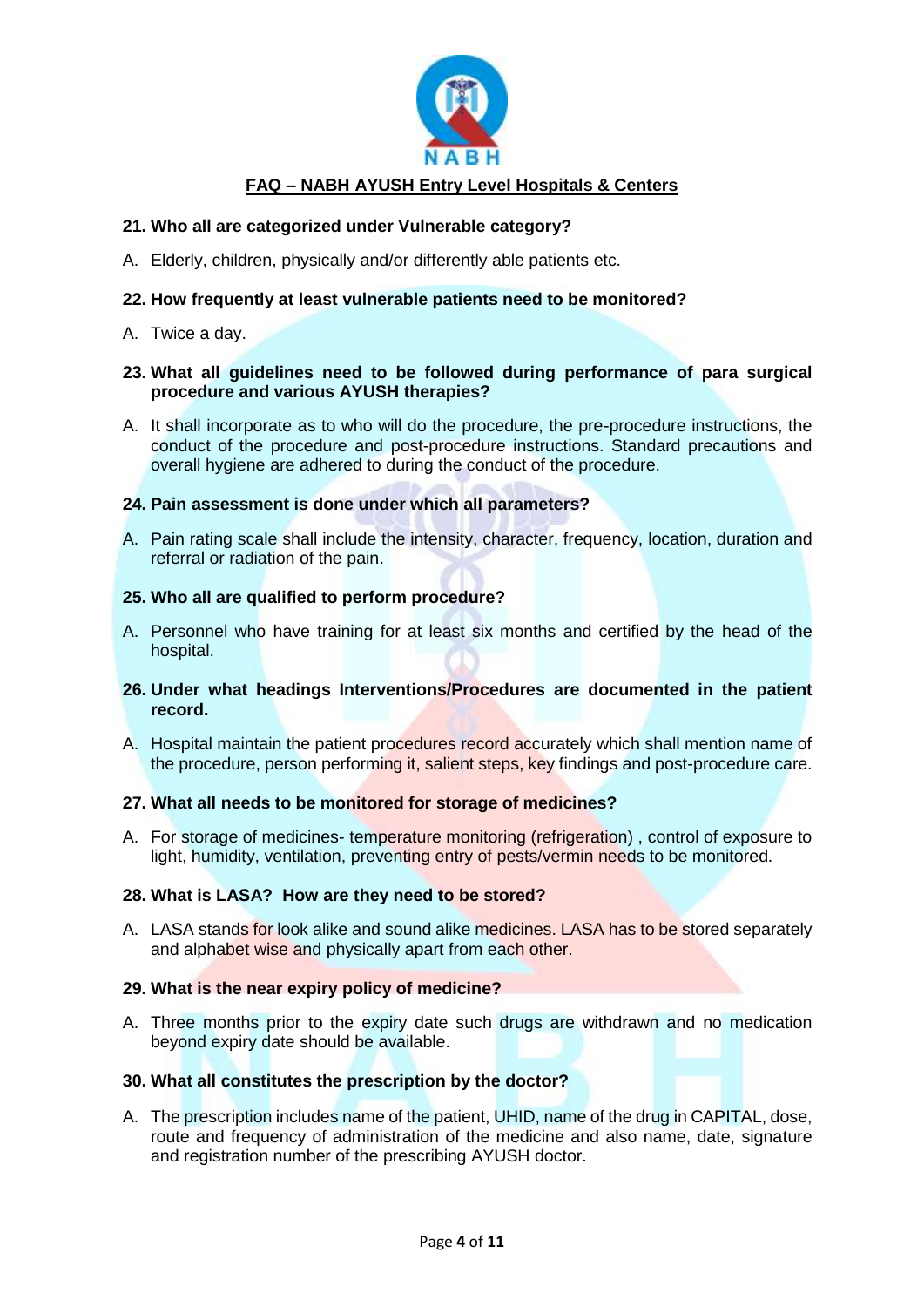

- **31. Verbal orders shall be counter-signed by the AYUSH doctor who ordered it preferably within how much time of ordering?**
- A. 24hrs

## **32. How a verbal order can be given?**

A. Verbal order can be given by using repeat back/read back policy.

## **33. What protocol is to be followed for high risk medications?**

A. High risk medications shall be given only after written orders of qualified/ competent personnel and it should be verified by the staff before dispensing.

# **34. What all needs to be verified before administration of drugs?**

A. Patient, medication (Ayurveda, Siddha, Unani & Homoeopathic drugs) name, dosage, route and timing are verified prior to administration.

#### **35. What are medication errors?**

A. Medication error is any preventable event that may cause or lead to inappropriate medication use or patient harm while the medication is in the control of the health care professional, patient, or consumer.

#### **36. What are adverse drug events?**

- A. An injury resulting from medical intervention related to a drug. It includes harm caused by a
	- drug
	- harm caused by drug use, and
	- a medication error with or without harm

#### **37. What are the patient's rights?**

#### **A.**

- Privacy and dignity during the treatment/ examination
- The administration of AYUSH therapies to female patients should be done by
- female therapists and to male patients by male therapist in dedicated therapy sections.
- Treating patient information as confidential.
- Patient rights include refusal of treatment.
- It includes access to have an additional opinion.
- Patient rights include information on the expected cost of the treatment.
- Patient rights include access to his / her clinical records.
- Patient rights include information on how to voice a complaint.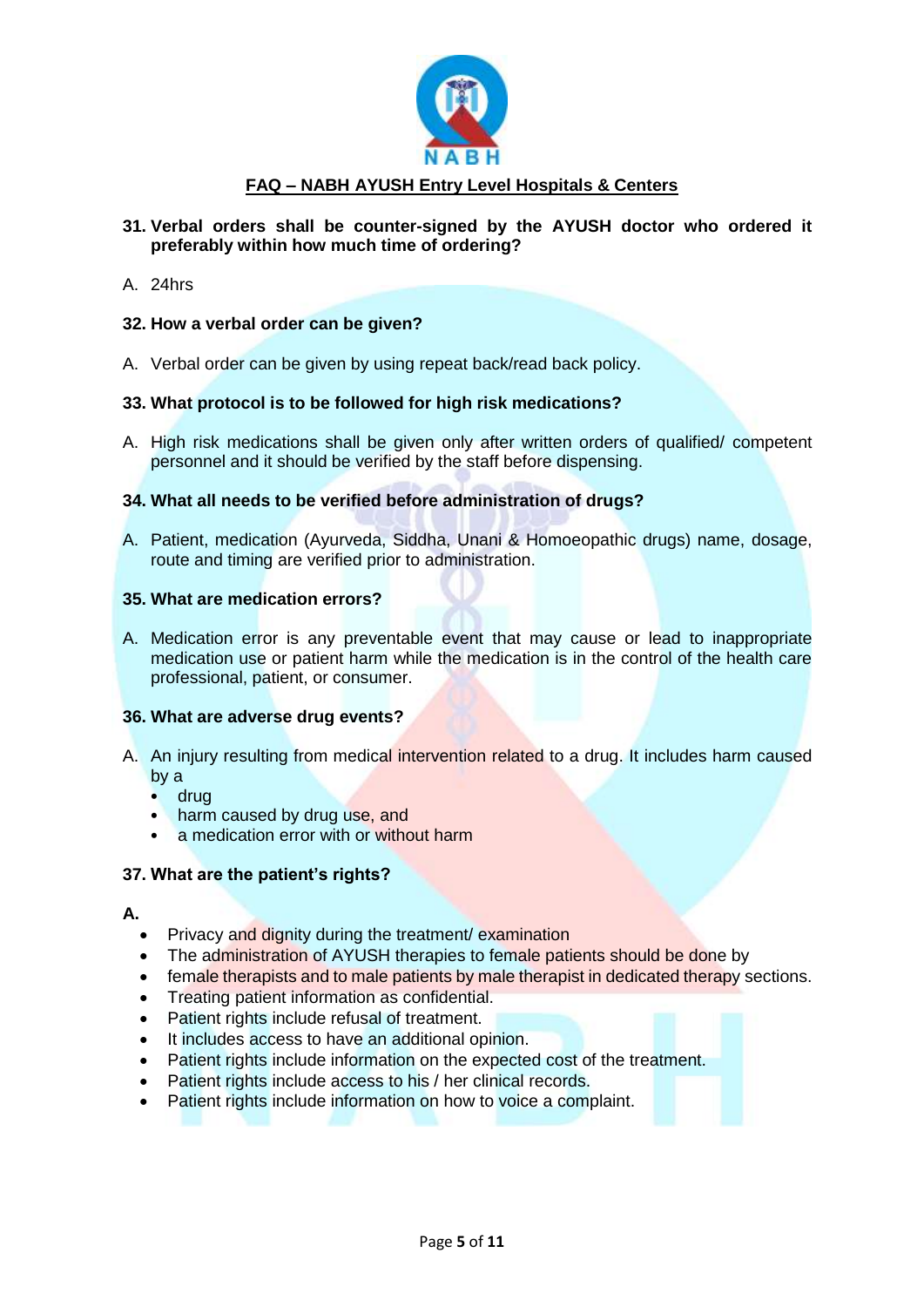

#### **38. What all constitutes a written consent?**

A. Written Informed consent includes information on risks, benefits, alternatives and right to refuse the treatment and as to who will perform the requisite procedure in a language that the patient and his family members can understand.

## **39. When it is mandatory to take written consent?**

- A. Prior to any diagnostic or therapeutic procedures/interventions.
- **40. What are the medium through which education, communication of patient and their family can be done?**
- A. Counselling, use of printed material, audio-visual aids etc.

## **41. What should be the content of Hospital Infection prevention and control program?**

- A. It aimed at procedures which are used for preventing and reducing risk of healthcare associated infections in all areas of the hospital.
- **42. What are standard precautions mean?**
- A. A method of infection control in which all human blood and other bodily fluids are considered infectious for HIV, HBV and other blood-borne pathogens, regardless of patient history.

It encompasses a variety of practices to prevent occupational exposure, such as the use of personal protective equipment (PPE), disposal of sharps and safe housekeeping.

#### **43. How a hospital can maintain and monitor the cleanliness and general hygiene of hospital?**

A. The hospital shall document and maintain cleanliness and general hygiene of areas/surfaces, furniture, fixtures and items used in patient care by training the staff, adherence to housekeeping policies and audits at defined frequency.

## **44. Where the hospital shall display hand-hygiene guidelines?**

A. Hand washing instructions to be installed near every hand washing area.

## **45. How does the hospital adhere with housekeeping procedures of cleaning of surfaces, furniture/fixtures, items used in patient care, terminal cleaning?**

A. This shall include categorization of areas/surfaces, general cleaning procedures for surfaces, furniture/fixtures, and items used in patient care. It shall also include procedures for terminal cleaning, blood and body fluid cleanup. The common disinfectants used, dilution factors and methodology should be specified. Brooming and dry dusting of any sorts inside the clinical areas should be avoided.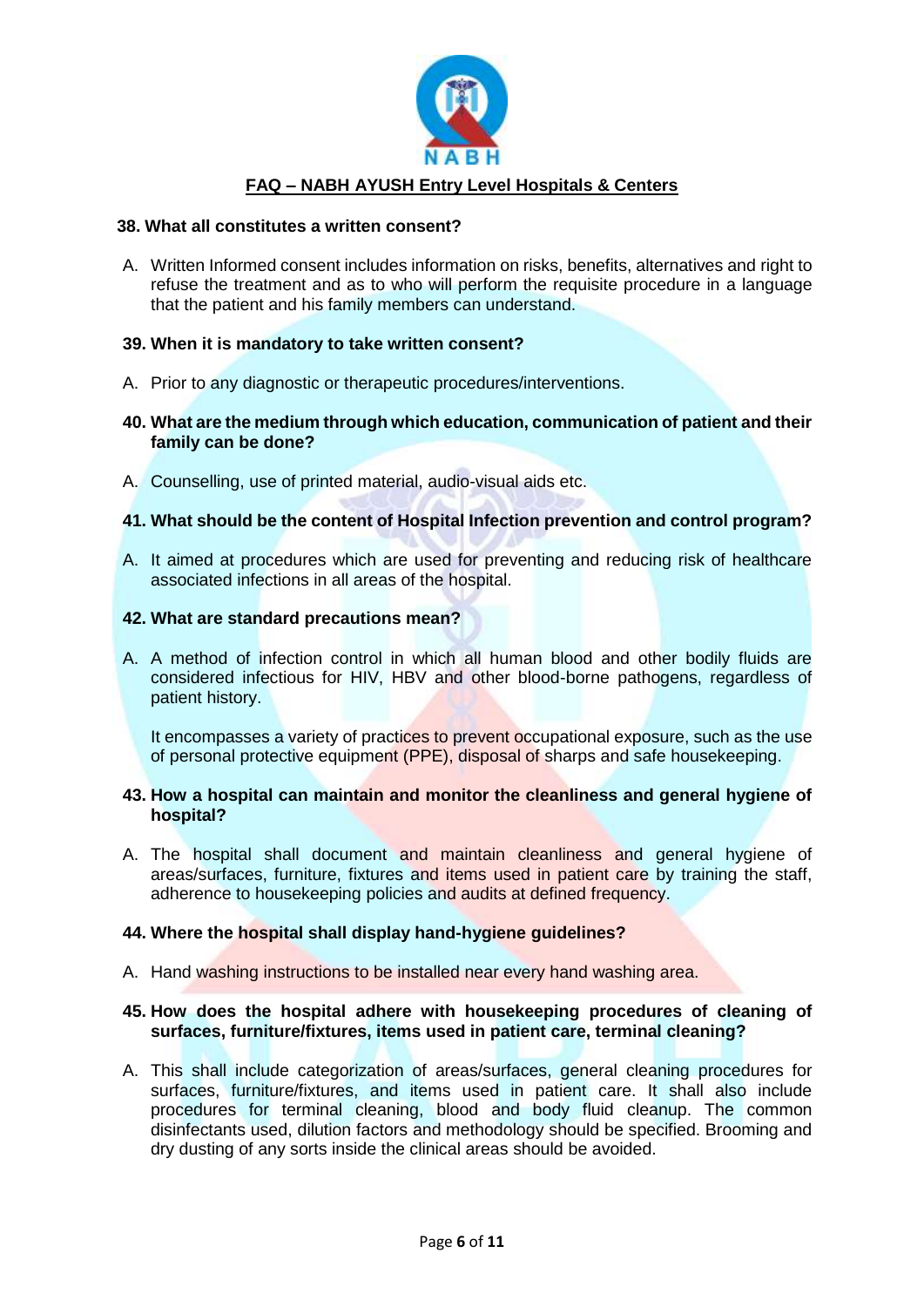

## **46. How does the hospital adhere to cleaning, disinfection and sterilization practices for all instruments/equipments used in invasive procedure?**

A. It shall be practised at all levels of the organisation, e.g. ward, treatment procedure rooms. The sterilized /disinfected equipment /sets shall be stored in an appropriate manner across organisation.

## **47. How a hospital can adhere adheres to food and beverage safety practices?**

A. The in- house kitchen sanitation measures are implemented to prevent the risk of cross contamination. This shall also include screening and examination of food handlers at the prescribed intervals.

## **48. How we can prevent healthcare associated infection?**

- A. Protocols should be devised to prevent Catheter associated urinary tract Infections, AYUSH therapies related consumables, catheter linked blood stream infections etc.
- **49. How appropriate pre and post exposure prophylaxis is maintained to concerned staff members in hospital? Elaborate with help of 1 e.g?**
- A. In needle stick injury Hep B vaccine as pre- exposure prophylaxis and Post exposure prophylaxis as post injury. Documentation of occupational injuries and pre and post exposure prophylaxis records to be maintained.

## **50. How we can practise proper segregation and collection of Bio-medical waste from all patient care areas of the hospital?**

- A. Wastes to be segregated and collected in different colour coded bags and containers as per statutory provisions.
- **51. How frequently the quality improvement and patient safety programme needs to be updated?**
- A. At least once a year

#### **52. Define Quality Assurance?**

A. Part of quality management focussed on providing confidence that quality requirements will be fulfilled.

#### **53. Define Quality improvement program?**

A. It is an Ongoing response to quality assessment data about a service in ways that improve the process by which services are provided to consumers/patients.

## **54. What is sentinel event?**

A. A relatively infrequent, unexpected incident, related to system or process deficiencies, which leads to death or major and enduring loss of function for a recipient of healthcare services.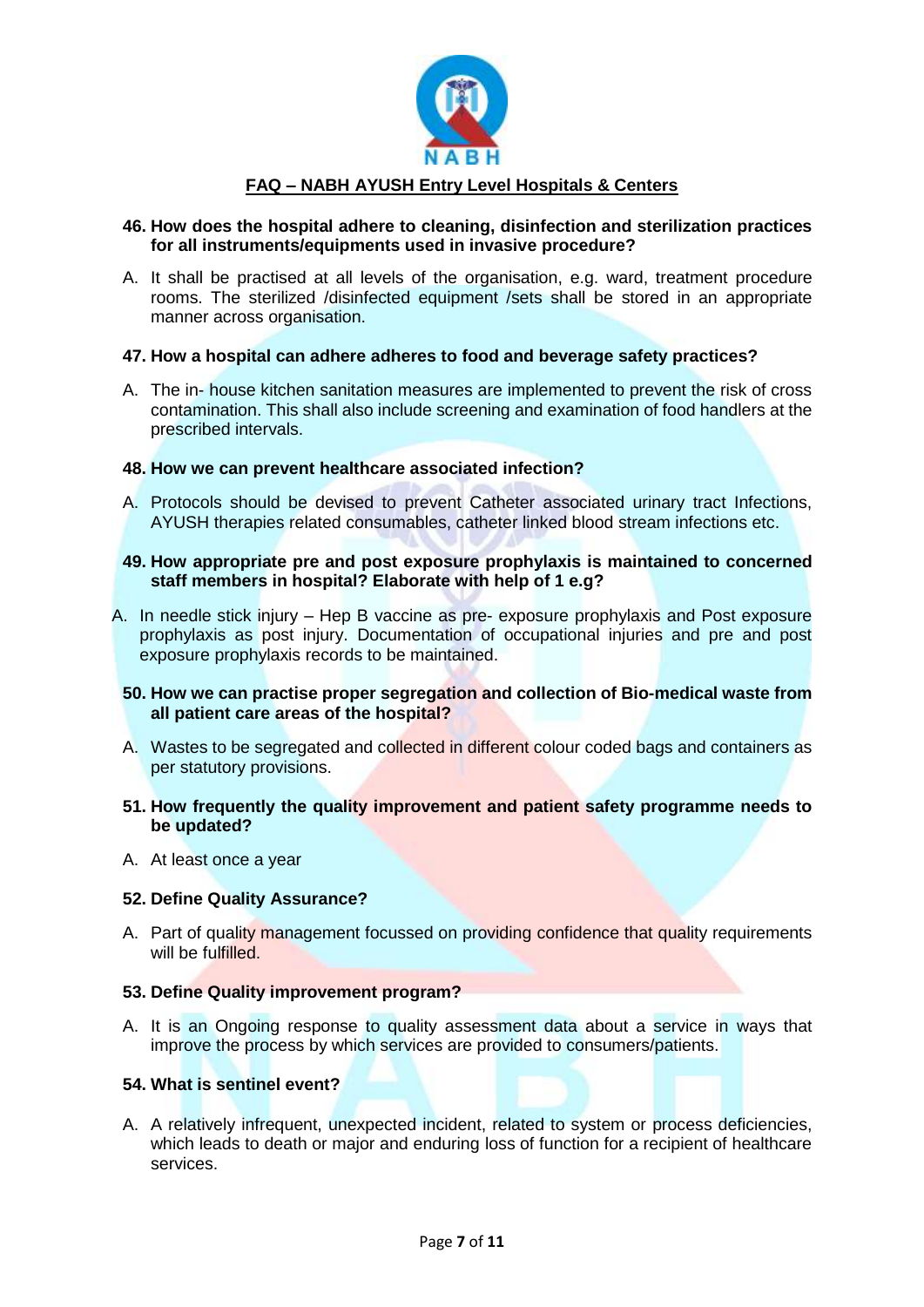

## **55. Sentinel events needs to be analysed within how many working hours?**

A. Within 24 working hours, root cause analysis of sentinel event has to be carried out.

#### **56. What is adverse event?**

A. Any untoward medical occurrence that may present during treatment with a pharmaceutical product but which does not necessarily have a causal relationship with this treatment.

## **57. What is the timeframe defined to conduct an internal audit?**

A. Atleast 6 months.

## **58. What are the components of incident reporting system?**

A. The incident reporting system includes identification, reporting, review and action as appropriate.

## **59. What do you understand by Mission of the hospital?**

A. An organisation's purpose. This refers to the overall function of an organisation.

#### **60. What do you understand by Vision of the hospital?**

A. An overarching statement of the way an organisation wants to be, an ideal state of being at a future point.

#### **61. What is Root cause analysis?**

A. Root Cause Analysis (RCA) is a structured process that uncovers the physical, human, and latent causes of any undesirable event in the workplace. Root cause analysis (RCA) is a method of problem solving that tries to identify the root causes of faults or problems that cause operating events.

## **62. How the hospital defines its service standards and state the upper limit for different services being provided?**

A. The organization shall develop measurable standards and state the upper limit for different services being provided. For example, waiting time in OP is 60 minutes.

#### **63. What is hospital organogram?**

A. The hospital shall have a well-defined organization structure/ chart and this shall clearly document the hierarchy, line of control, along with the functions at various levels.

## **64. What are the different types of ownership of a hospital?**

A. Hospital can be under trust, private and public.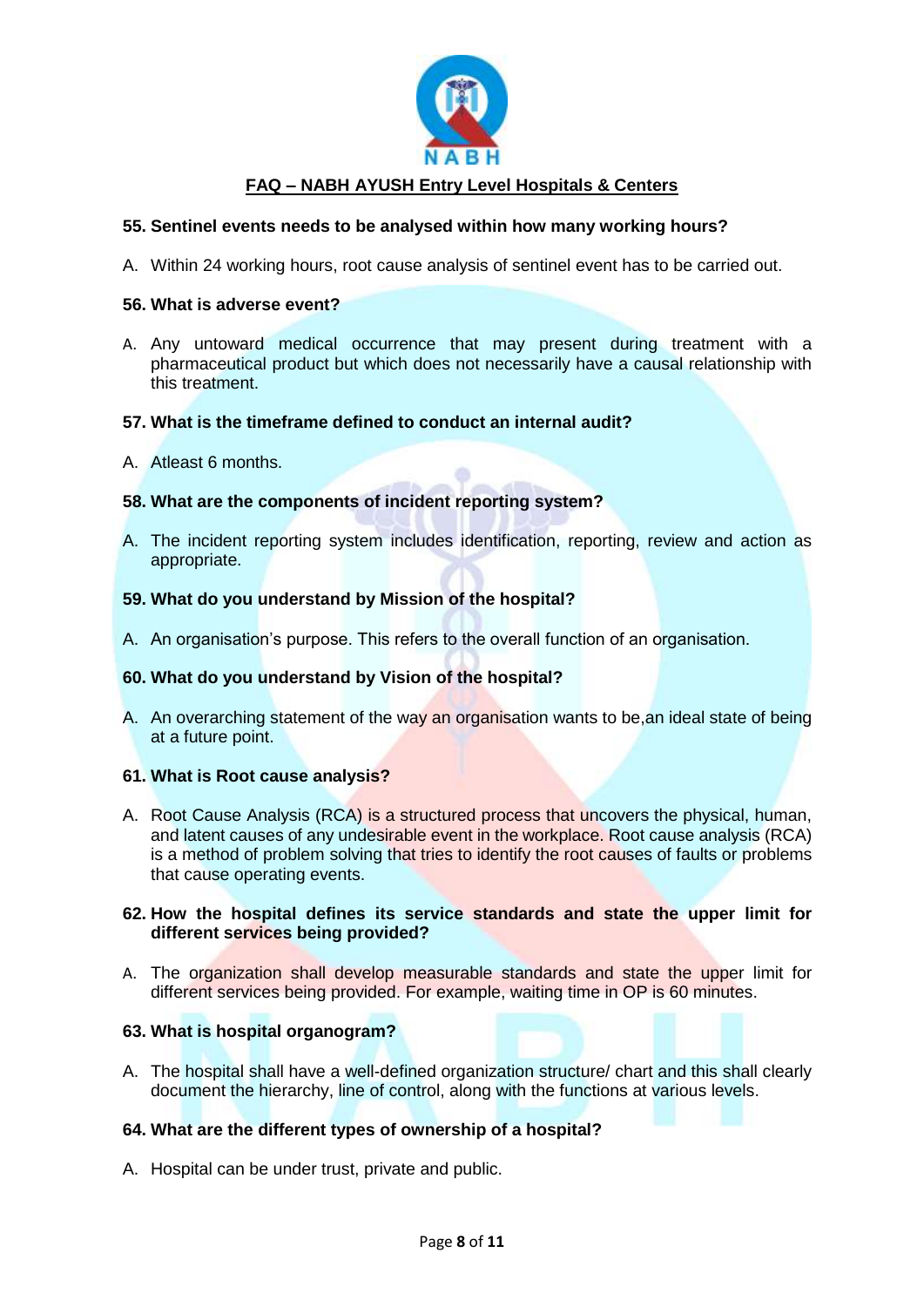

## **65. Name the committees of AYUSH Hospital?**

A. Quality and Safety, Infection Control, Pharmacy and Therapeutics, AYUSH Therapies and Blood Transfusion.

## **66. Who all should be the part of AYUSH hospital's committee?**

A. Committee could have a mix of administrators, engineers, AYUSH doctors and nursing care providers. It is recommended that members be selected based on their competency and not necessarily based on seniority.

## **67. What all constitutes the patient safety devices that needs to be installed in hospital and inspected periodically?**

A. Grab bars, bed rails, sign posting, safety belts on stretchers and wheel chairs, alarms both visual and auditory where applicable, warning signs like radiation or biohazard, call bells, fire-safety devices, etc. Provisions are made available for physically challenged/vulnerable person as per regulatory requirement example special toilet for physically challenged.

## **68. What norms are to be followed for internal and external signages?**

A. These signages are bi-lingual but shall mandatorily be in the state language/language spoken by the majority in the region.

#### **69. How the facility inspection rounds to be conducted in a hospital?**

A. Rounds to be carried out by members of the multi-disciplinary committee. The hospital plans and budgets for upgrading or replacing key systems, buildings, or components based on the facility inspection, in keeping with laws and regulations. During these rounds, potential safety risks are identified. This could be carried out using a checklist incorporating some of the more common safety hazards. The potential security risk areas and restricted areas are identified & methodology is worked out to monitor and secure identified areas.

## **70. What is the hospital plans for equipment in accordance with its services and future requirements?**

A. Equipments are inventoried and proper logs are maintained by providing a unique identification. Where applicable, the relevant quality conformance certificates/marks along with manufacturer factory test certificate need to be retained as part of documentation.

#### **71. How the utility equipments are periodically inspected and calibrated?**

A. The hospital either calibrates the utility equipment in-house or outsource, maintaining traceability to national or international or manufacturer's guidelines/standards.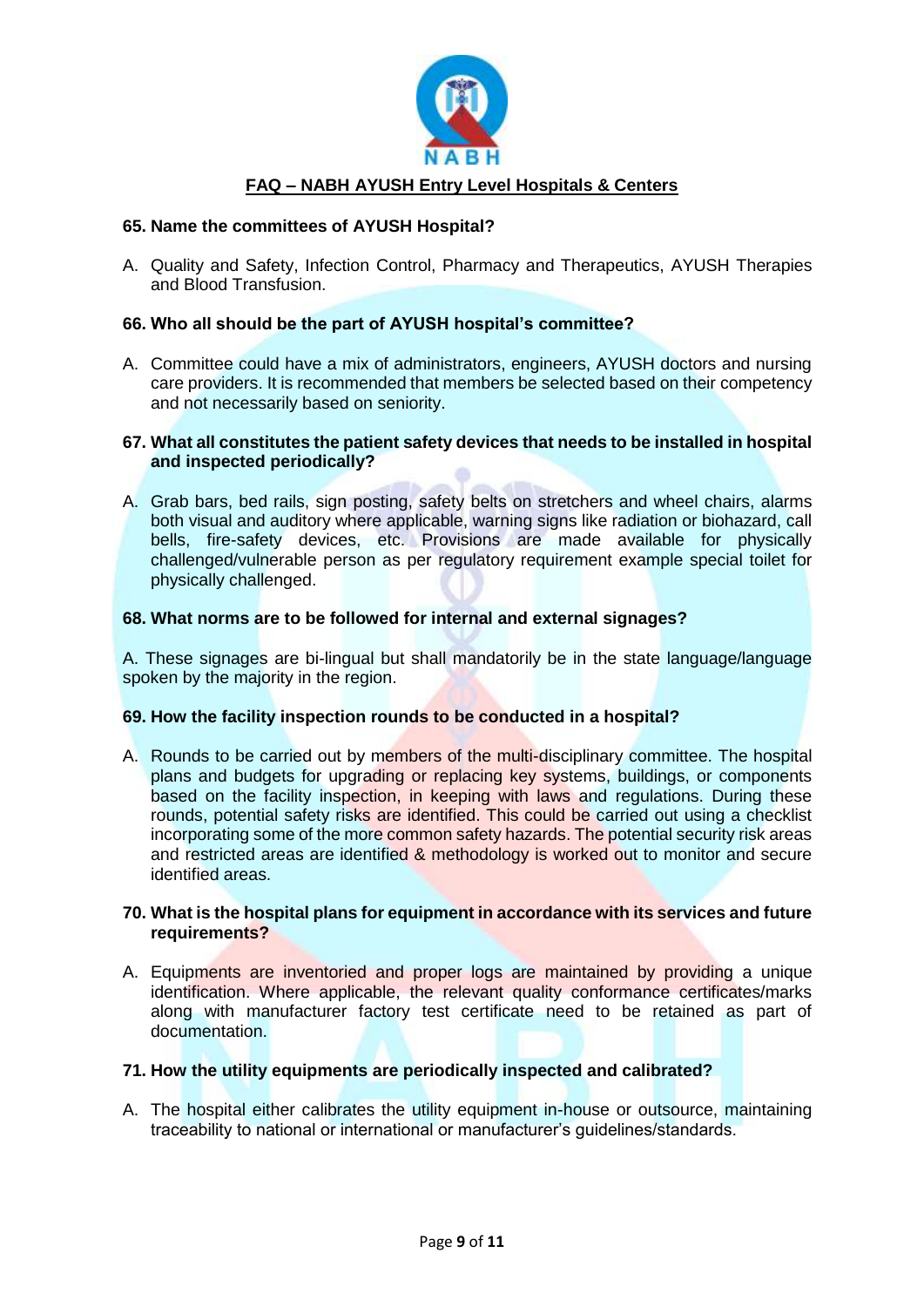

- **72. Does the hospital have to maintains the availability of maintenance staff round the clock?**
- A. Yes
- **73. Does the hospital should have arrangements for supply of adequate potable water and electricity round the clock?**
- A. Yes.

## **74. Why hospital requires alternate source of electricity or water supply?**

- A. In case of a shortfall in water or electricity, alternate sources can be used for uninterrupted supply.
- **75. What are the components of safe exit plan in case of fire and non-fire emergencies?**
- A. Fire-exit plan shall be displayed on each floor. Exit doors should remain open all the time. The signage of fire exits shall be as per the National Building Code and/or respective statutory body (for example, fire service). Safe exit plans for non-fire emergencies are also incorporated.
- **76. What is the time frame defined to conduct a mock drill both fire and important nonfire emergencies?**
- A. Atleast once in 6 months.

#### **77. What is the maintenance plan for fire equipment?**

A. The plan may address third party inspection, testing, functionality, preventive & breakdown maintenance of fire equipment (fire extinguishers, sprinklers etc.). This shall adhere to manufacturers and/or statutory recommendations.

#### **78. What should be the procedure for recruitment in an AYUSH hospital?**

A. The recruitment process ensures an adequate number and skill mix of staff to provide the hospital's services. The procedure shall ensure that the staff has the necessary registration, qualifications, skills and experience to perform its work. Recruitment is undertaken in accordance with statutory requirements, where applicable. The laid-down recruitment procedure shall be adhered to. The entire process shall be documented. This shall ensure that the recruitment is done in a transparent manner.

## **79. How the personal file of an employee to be maintained?**

A. Personal file is maintained for all staff and contains information regarding the qualification, disciplinary actions and training records. The hospital maintains confidentiality and the access to personal file is controlled.